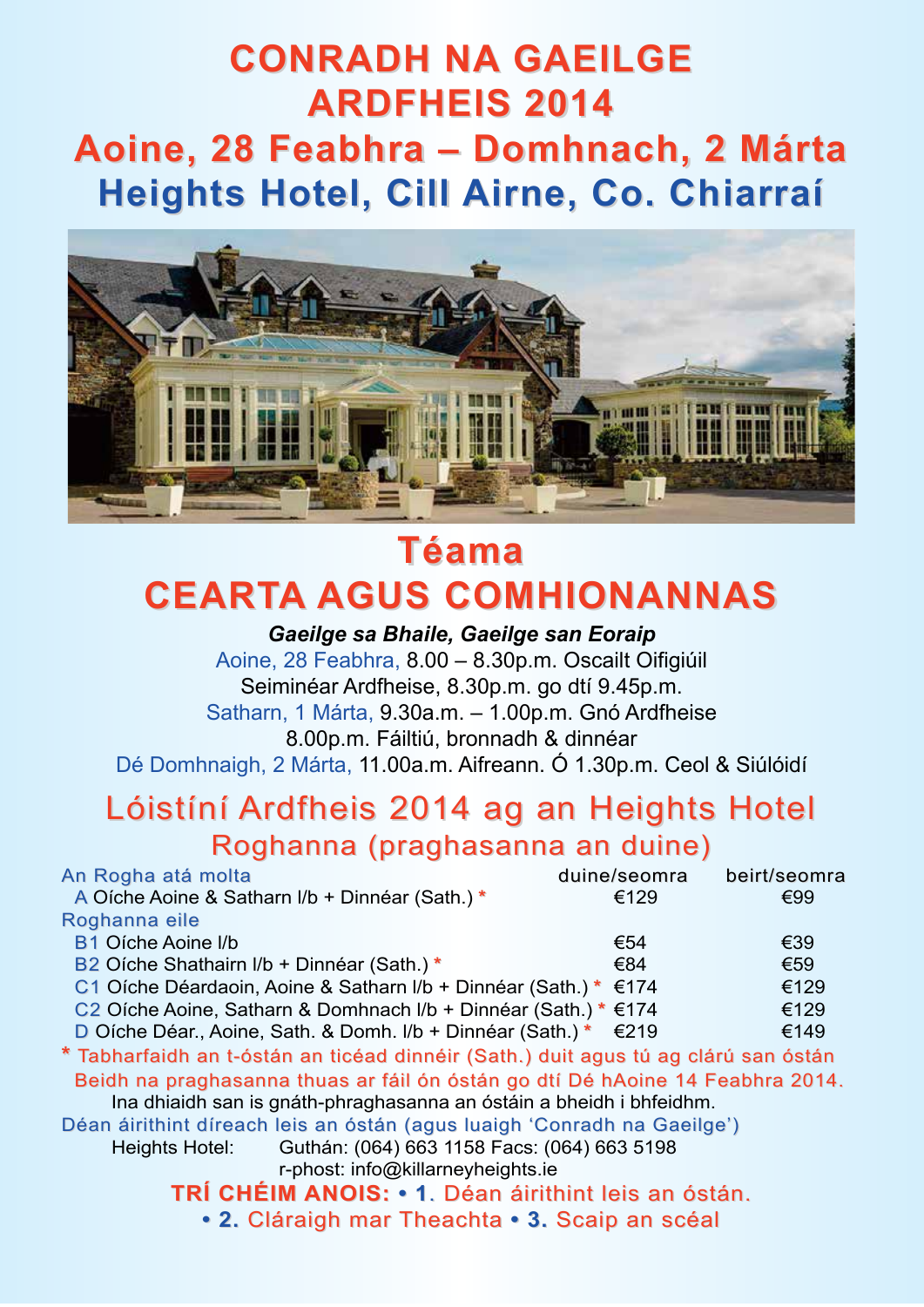# **Conradh na Gaeilge ardFheiS 2014, 28 Feabhra – 2 Márta heights hotel, Cill airne, Co. Chiarraí**

## Déardaoin 27/02/2014

9.00p.m. – 10.00p.m. Lios a ' Phúca, léacht ar ghnéithe den dúchas Gaelach le Séamas Ó Máille

## Dé hAoine 28/02/2014

- 10.00a.m. 12.00 meán lae, cuairteanna réamh-Ardfheise curtha in áirithe ag teachtaí roimh an Ardfheis. **\*** Gaelscoil Faithleann nó **\***Siúlóid (ag brath ar an aimsir)
- 5.00p.m. 8.00p.m. Seastán faoi chúram Chraobh na nAirne, Coiste Contae Chiarraí agus Dáil na Mumhan.
- 8.00p.m. -– 8.30p.m. Fáilte & Oscailt
- 8.30p.m. 9.45p.m. Seimineár Painéal Cainteoirí
- 10.00p.m. 11.30p.m. Ceol agus Caidreamh

#### Dé Sathairn 01/03/2014

- 8.00a.m. Bricfeasta
- 8.30a.m. Caint Iar-bhricfeasta: *Ciarraí & an Ghaeilge* leis an gCanónach Tomás Ó Luanaigh
- 9.00a.m. 1.00p.m. Seastán Clárúcháin
- 9.30p.m. 1.00p.m. Gnó na hArdfheise
- 1.00p.m. An tUachtarán nua a chur i láthair agus i mbun cúraimí.



- 10.00a.m. 5.00p.m. Seastán faoi chúram Chraobh na nAirne, Coiste Contae Chiarraí agus Dáil na Mumhan
- 2.00p.m. Tús na peile (Páirc na gCrócach).
- 2.15p.m. go dtí 3.15p.m Ceardlanna éagsúla
- 3.15p.m. 4.00p.m. Siúl urraithe 5k do Ghaelscoil Faithleann
- 4.00p.m. 4.30p.m. Tús Sheachtain na Gaeilge 2014 á fhógairt
- 8.00p.m. Fáiltiú & Bronnadh ar Ghaelscoil Faithleann ag ionadaí ó Chraobh na nAirne
- 8.30p.m. Dinnéar & Ceol + an grúpa spleodrach *'Na Brídeoga'*

#### Dé Domhnaigh 02/03/2014:

- 11.00a.m. Aifreann ag Séipéal an Aiséirí (3 neomat siúil ón Óstán)
- 1.30p.m. 3.30p.m. Ceol ag Buckleys, Sráid an Choláiste
- 2.30p.m. 4.30p.m. Siúlóidí ar fáil (Táille le híoc)
- 9.00p.m. Ceol san Óstán Grand, an tSráid Mhór (lár an bhaile).

Bí linn! Glac páirt sa tSiúlóid Urraithe do Ghaelscoil Faithleann,Cill Airne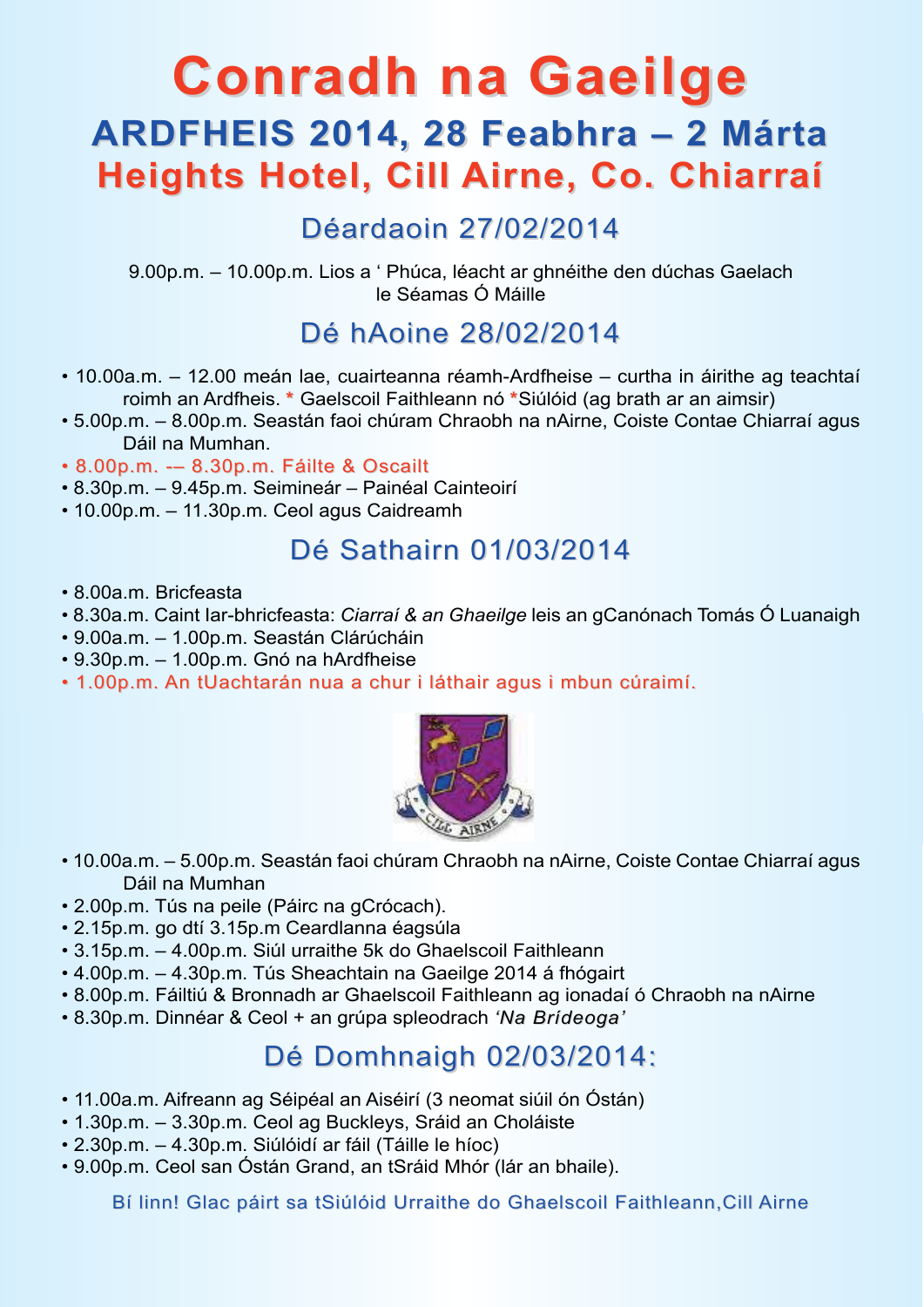# **Conradh na GaeilGe ardFheiS 2014 28 Feabhra – 2 Márta heights hotel, Cill airne, Co. Chiarraí**

## FOIRM CHLáRAITHe TeACHTAÍ

|        | Craobh/Coiste Contae/Dáil Chúige/Ball Aonair: University of the Craobh/Coiste Contae/Dáil Chúige/Ball Aonair:                                                                                                                                                                                 |
|--------|-----------------------------------------------------------------------------------------------------------------------------------------------------------------------------------------------------------------------------------------------------------------------------------------------|
|        |                                                                                                                                                                                                                                                                                               |
|        | Conradh na Gaeilge                                                                                                                                                                                                                                                                            |
|        | (Cuir $\sqrt{s}$ sna boscaí cuí)                                                                                                                                                                                                                                                              |
| $\Box$ | Táille Chláraithe (€20)                                                                                                                                                                                                                                                                       |
| $\Box$ | Táille Chláraithe – ball de chraobh Tríú Léibhéal (€10)                                                                                                                                                                                                                                       |
|        | Turasanna (Dé hAoine) saor 10.00a.m. - 12.00m.l.                                                                                                                                                                                                                                              |
|        | (cuir $\sqrt{i}$ mbosca amháin)<br>(a) Gaelscoil Faithleann $n6 \Box$ (b) Siúlóid (ag brath ar aimsir)<br>$\blacksquare$                                                                                                                                                                      |
|        | Ticéad don Dinnéar Ardfheise (Dé Sathairn) €30<br>€<br>Tá seo in áirithe agat cheana féin, má tá áirithint le dinnéar déanta agat leis an óstán<br>d'oíche Shathairn agus gheobhaidh tú do thicéad ón óstán is tú ag clárú ann.<br>ticéid bhreise @ €30 an ceann<br>$\epsilon$ and $\epsilon$ |
|        | Siúlóid iarnóin (Dé Domhnaigh)<br>Airithintí agus táille le socrú le info@killarneyguidedwalks.com                                                                                                                                                                                            |
|        | $IOMLÁN \in$                                                                                                                                                                                                                                                                                  |
|        | Tá seic ar €_________ leis seo                                                                                                                                                                                                                                                                |
|        | Bheifí an-bhuíoch díot ach an fhoirm seo<br>agus an íocaíocht a bheith arais ag<br>Conradh na Gaeilge, 6 Sráid Fhearchair,<br>Baile Átha Cliath 2, roimh 25 Feabhra                                                                                                                           |